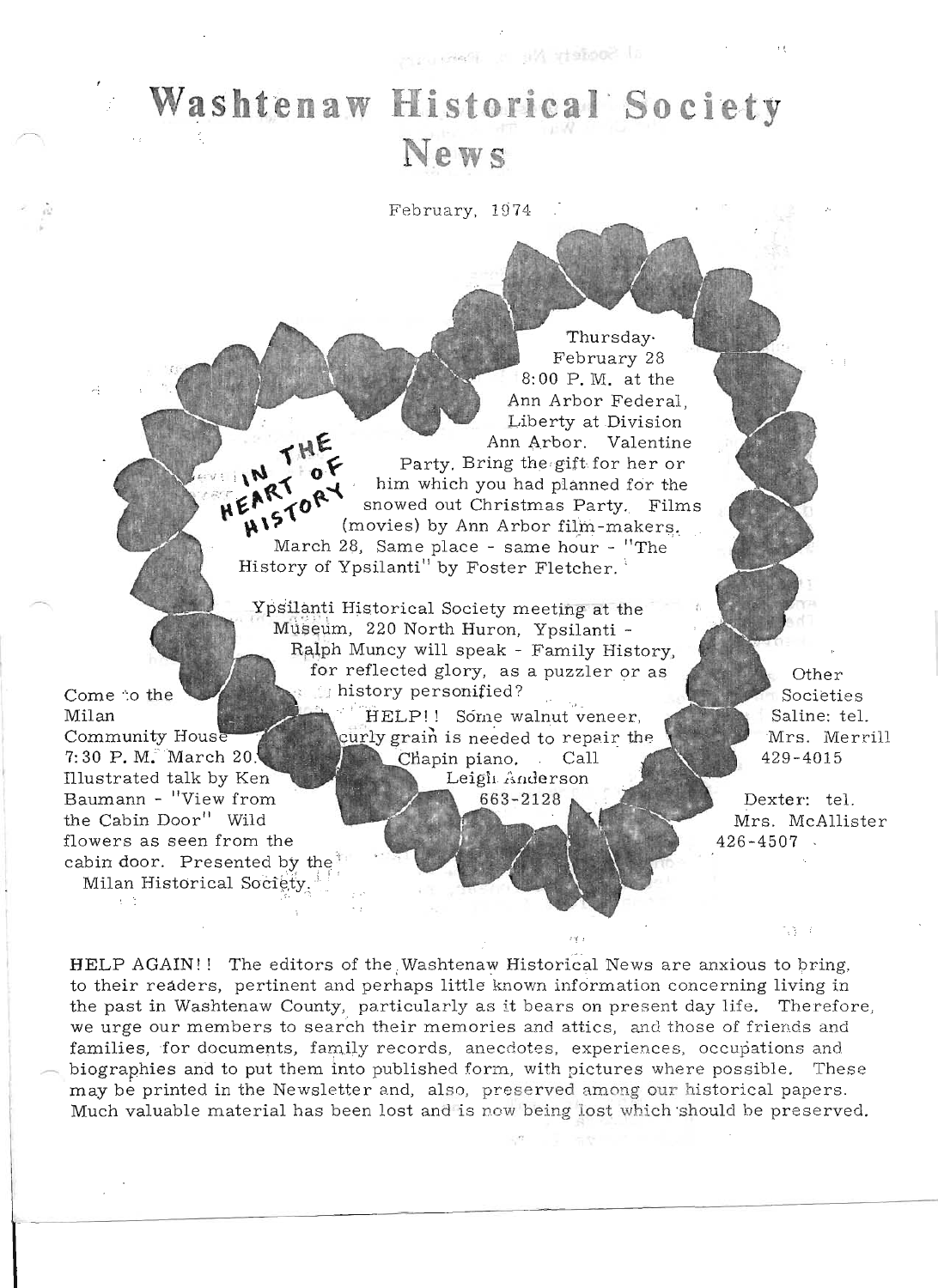

This issue presents two selections which were written before the Civil War They remind us, as we observe "Black History Week of the social problems which the Civil War did not resolve. The first is a song by a slave who was fleeing to Canada. The second is a letter written in verse which tells of the impressions of a Northerner on a visit to the South in 1846.



## Song of the Fugitive

by George N. Allen. 1854

This song was discovered in Corning Collection of Sheet Music at Clement's . Library, University of Michigan. It is being published with the consent of the Library

"I'm on my way to Canada a freeman's rights to share,-The cruel wrongs of slavery I can no longer bear. My heart is crushed within me, so while I remain a slave I am resolved to strike the blow for freedom or the grave.

O Great Father, do thou pity me, And help me on to Canada Where panting slave is free.

I've served my Master all my days without the least reward.<br>And now I'm forced to flee away to shun the lash abhorred. The hounds are braying on my tracks; my Master's just behind, Resolved that he will bring me back and fast his fetters bind.

I heard that Queen Victoria has pledged us all a home Beyond the reach of slavery, if we will only come. So I have flea this weary way, my guide the bright North Star, And now, thank God, I speed the day in the Underground Railcar.

O. Old Master, why come after me? I'm whizzing fast to Canada \.<br>Where the panting slave is free.

**1 now ambark for yonder shore, sweet land of liberty; <br><b>WAA** Wessel soon will bear me o'er, and I shall then be free. **A wessel soon will bear me o**'er, and I shall then be free.<br>Io more I'll dread the auctioneer, nor fear the Master's frowns; **To more I'll dread the auctioneer, nor fear the Master's fr**<br>No more I'll tremble lest I hear the baying of the hounds.

o Old Master, 'tis vain to follow me; I'm just in sight of Canada Where the panting slave is free.

Yes! I am safe in Canada-my soul and body free, My blood and tears no more shall drench thy soil, 0 Tennessee! Yet how can I suppress the tear that's starting from my eye To think my friends and kindred dear as slaves must live and die?

o dear friends, haste and follow me, For I am safe in Canada Where the panting slave is free."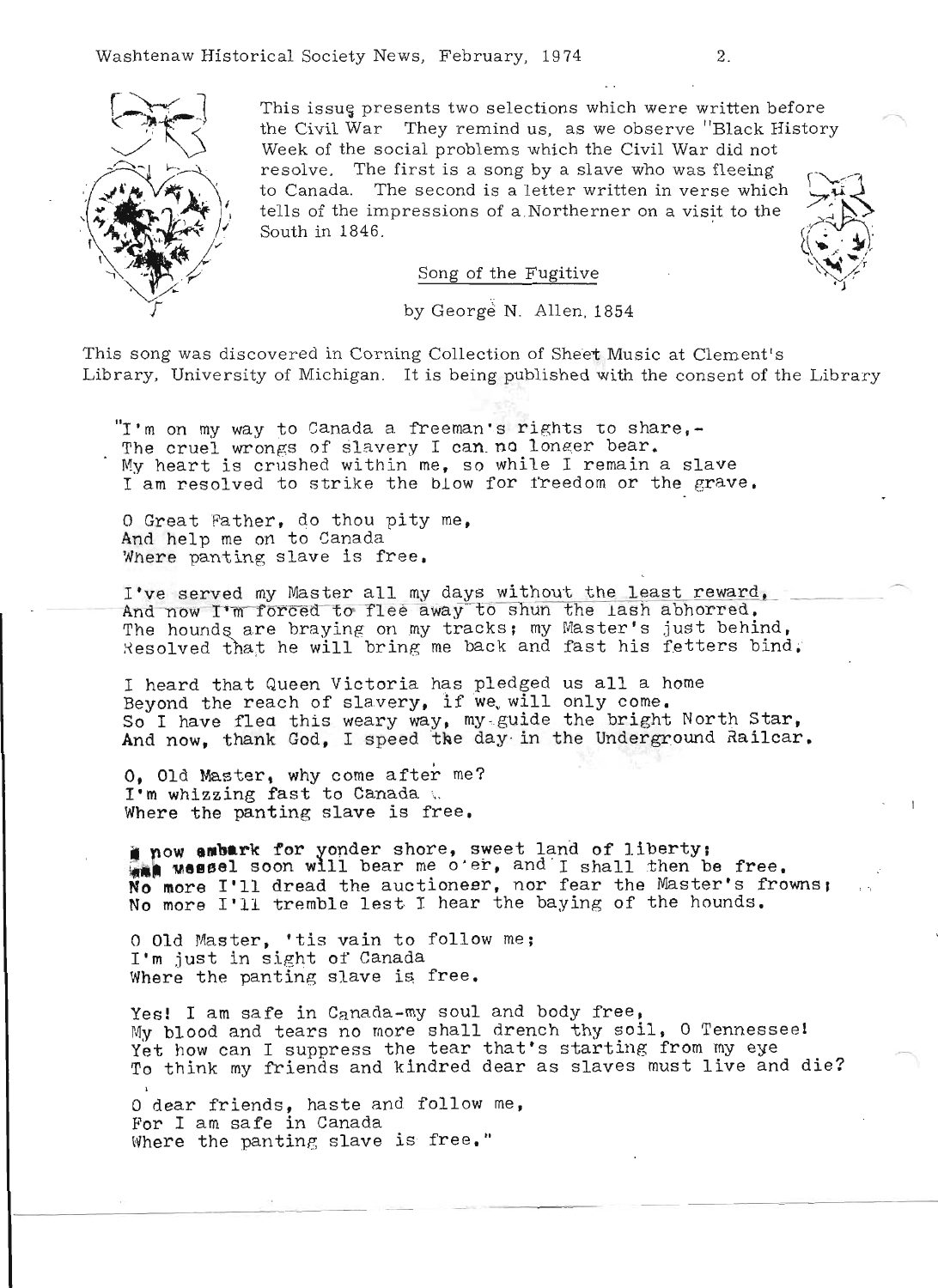Washtenaw Historical Society News. February, 1974 3.

warr, wirmed and. in afin musicine.

## , A  $\alpha$  Yankee's Impressions in the Impressions in the Impressions in the Impressions in the Impressions in the Impressions in the Impressions in the Impressions in the Impressions in the Impressions in the Impressions i e's impressi of the South<br>James Hoyt-1846

This iletter, in verse form. was found among Inis letter, in verse form, was found among family papers which belong to Mrs. Hudson T. Morton. It was written by her great, great uncle, James Hoyt, February 3, 1846, from Alabama to Mercy Merinda Hoyt (Mrs) Joseph Rawson, of Bridgewater, Michigan.)

<sup>1</sup>'D'ear Sister. Since I started forth to find' this Southern region, The prose epistles I've sent North to find this Southern region,<br>I now example it is not it be not it be not it in done, The prose epistles I've sent North would count almost a legion.<br>I now essay a higher flight, and if it be not ill done,<br>I dare to hope that what I write will come quite up to Milton.

This patriarchal land, I ,find, has some peculiar notions, his patriarchal land, I find, has some peculiar notions, wide from those of Yankee land as half a dozen oceans. And some there are, upon my word, to which I ask attention,<br>The queerest that you ever heard, a few of which I'll mention.

My Northern tongue has had to change, for language here 'is new, They say to the same to the end to change, for language here is new, too, Not their congue has had to change, for language here is new, to<br>ley say, when I pronounce it strange, "We don't talk here like you  $T$  the slaves in the would rain," they say, as negro nurses, taught that is solved in the say, as negro nurses, taught the  $\overline{O}_{\bullet}$  , we have  $\overline{O}_{\bullet}$ u do.  $t \in \mathfrak{m}$ 

is is the way that slaves repay the sons whose fathers bought them.<br>hey say, "Sun's up," as well as "down", - in this they're doubtless right,<br>hey call it "evening", after noon, and after supper, "night".<br>'ve got a heap," "I've got a heap," the child exclaims, when counting o'er his trifles,<br>And school-bred youngsters say the same, "a heap" of hounds or rifles.

A" nebhlestone is called a "rock", by learned man and peasant, nebble stone is called a "rock", by learned man and peasant,<br>ditch becomes a "canyon"wide, thus named by all folk present.<br>A brooking a "branch' and horrid as it seems" A ditch becomes a"canyon"wide, thus named by all folk present.<br>A brook's a "branch', a chair a "char", and horrid as it seems.<br>My Christian name I often hear distorted into "Jeems".

Vlhene'er a school boy can't recite his lesson when he's called, ene'er a school boy can't recite his lesson when he's called, trying, fails to say it right, they say of him, "He's stalled," nd "sort o'" is a current phrase. They say, "It's sort o' cold,"

 $\mathbf{A} \cdot \mathbf{A} \cdot \mathbf{A} \cdot \mathbf{A} \cdot \mathbf{A} \cdot \mathbf{A} \cdot \mathbf{A} \cdot \mathbf{A} \cdot \mathbf{A} \cdot \mathbf{A} \cdot \mathbf{A} \cdot \mathbf{A} \cdot \mathbf{A} \cdot \mathbf{A} \cdot \mathbf{A} \cdot \mathbf{A} \cdot \mathbf{A} \cdot \mathbf{A} \cdot \mathbf{A} \cdot \mathbf{A} \cdot \mathbf{A} \cdot \mathbf{A} \cdot \mathbf{A} \cdot \mathbf{A} \cdot \mathbf{A} \cdot \mathbf{A} \cdot \mathbf{A} \cdot \mathbf{$ shilling here is called a "bit"; a dime is called the same, A sixnence here's a "picayune", a cent is but a name. The Pennsylvanians talk as strange, so learned I on my trips:<br>A shilling there a "levy" is, A sixpence is a "six".

 $T_{\text{max}}$  and the second to  $T_{\text{max}}$  the second to go much, and if  $\alpha$  is gone want to go much, and if  $\alpha$  $T_{\text{ref}}$  and  $T_{\text{ref}}$  and  $T_{\text{ref}}$  and  $T_{\text{ref}}$  and  $T_{\text{ref}}$  was there for so much." To any place, the coachman says, "I'll haul you there for so much."<br>And says the truth, for through the mud, and creeks that have no bridges<br>You're hauled along three miles an hour, the usual speed of stages.

...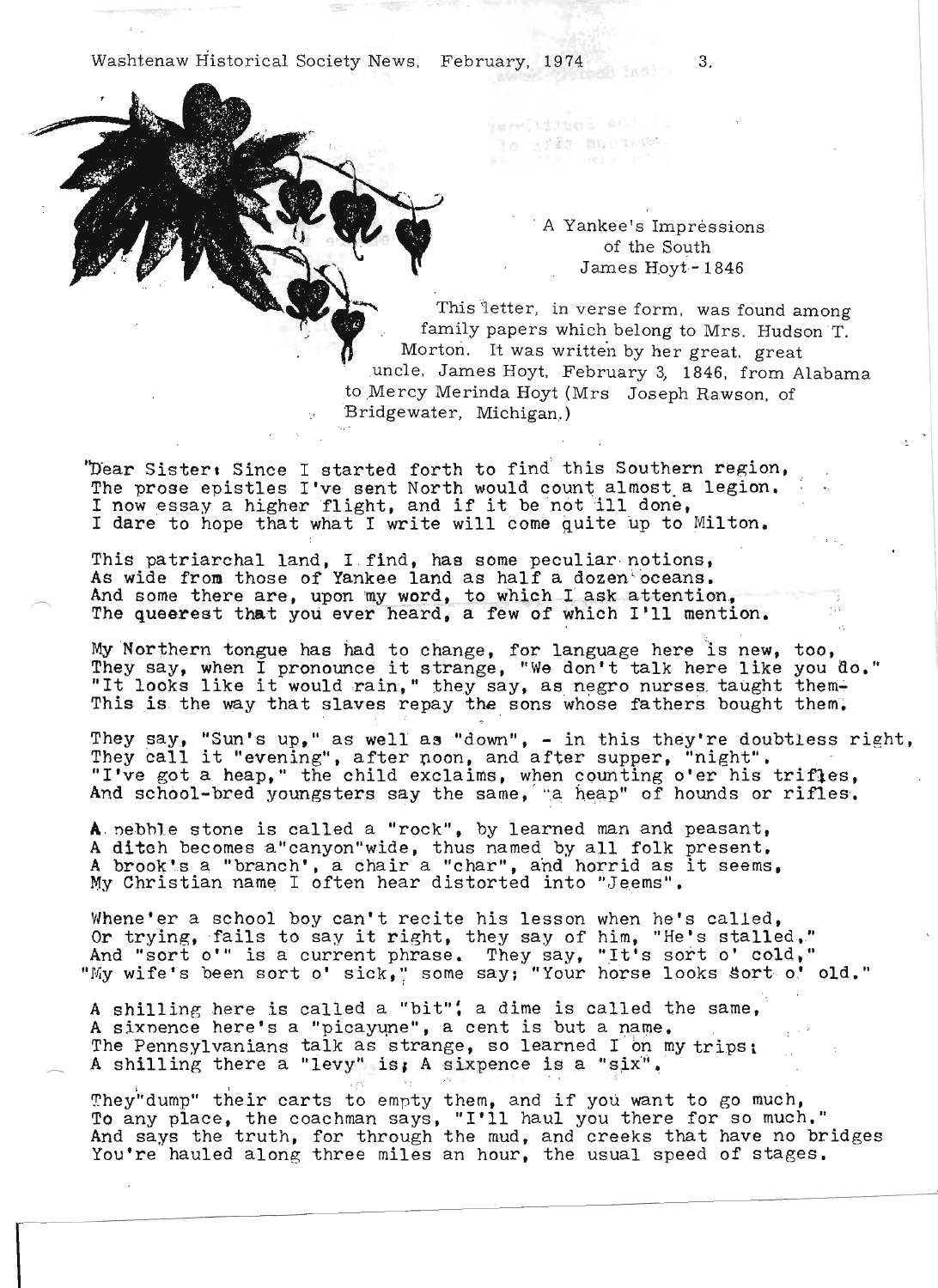$W_{\text{max}}$   $W_{\text{max}}$  Howa Echmony, 1974  $4$ 

 $\tilde{\Omega}$ 

In the set of  $\mathcal{D}_\mathcal{F}$  , we have the set of  $\mathcal{D}_\mathcal{F}$ 

I sometimes tell the Southerners that to my Yankee ear, sometimes tell the Southerners that to my Yankee ear,  $\frac{1}{2}$  and  $\frac{1}{2}$  and  $\frac{1}{2}$  and  $\frac{1}{2}$  and  $\frac{1}{2}$  and  $\frac{1}{2}$  and  $\frac{1}{2}$  and  $\frac{1}{2}$  and  $\frac{1}{2}$  and  $\frac{1}{2}$  and  $\frac{1}{2}$  and  $\frac{1}{2}$  and Some times coil the box talk of theirs does sound a "kind o'" queer<br>his new and barbarous talk of theirs does southern fashion; Its hew and barbus sard o'" still, in spite of Southern fand I say "a kind o'" still, in spite of Southern fa

 $\sum_{i=1}^{n}$  with  $\sum_{i=1}^{n}$  our Northern wits the brightest, would not positively call our Northern wits the brightest. But rather guess that after all we Yankees are the rightest. We'll now take leave of dialect and turn to education,<br>On which I have no doubt you'll like a little information.

You know there are two kinds of folks distinguished by their faces,' Some say they're both of Adam's stock; some say they are two races. This point I briefly must discuss before I pass to others.<br>Man was defined by Plato thus. "A biped without feathers."

Now grant this'- old philosopher a really wise and true man, I cannot this old philosopher a really wise and true man are not human. I cannot see for life of me, why all men are not human. If human, I might argue next, though not of Plato's school, According to a scripture text, they have a living soul.

 $\overline{A}$  such a souting  $\overline{A}$  might, suppose, has need of some instruction, Ad such a soul, we might suppose, has need of some instruction. As being made for higher ends than to be sold at auction. But 'tis not so, logicians say, at this end of the nation,<br>Affirming 'tis a fallacy, a false interpretation.

ffirming 'tis a fallacy, a false interpretation.<br>n leaving this, I pass to state what I at first did mention. p leaving this, I pass to state what I at first did mention, he subject's one to which of late I've given some attention.<br>he first point-when 2 child is born, respects its true complexion. he first point-when a child is born, respects its true complexion.<br>Dis demotimes is from colour known, but mostly from connection.

If it can clearly be made out that someone owns his mother, f it can clearly be made out that someone owns his mother,<br>Ns black beyond the slightest doubt, and gives no further trouble. He's black beyond the slightest doubt, and gives no further trouble. But if of genuine Saxon blood, that never wore a fetter,<br>He's white. Whatever hue he bears, makes not the slightest matter.

And now "Young Master", he is ,trained for fame and domination, And now "Young Master", he is trained for fame and domination,<br>ad "Littte Miss" is left loose reined to fancy, will, and fashion. nd "Little Miss" is left loose reined to fancy, will, and fashion.<br>hey early must be taught their rank, 'tis learned without a tutor. They early must be taught their rank, 'tis learned without a tutor, And mother oft is pained to think she can't control her daughter.

And Master Dick soon rules the yard. 'rhe 1 i ttle darkies fear him, nd Master Dick soon rules the yard. The little darkies fear him,<br>ad hide the toys they mest regard whenever they come near him. And hide the toys they most regard whenever they come near him. A youth high-spirited is he, as "Little Master" should be,<br>And trained by rules of chivalry- What boy is there but would be?

 $\frac{1}{2}$  six or seven this sturdy lad first learns the key to knowledge. t six or seven this sturdy lad first learns the key to know that is a selling on with railroad speed. from A-B-C to college. And pushes on with railroad speed, from A-B-C to college. For this he's fitted at fifteen, and Miss is fit to marry.<br>A full grown maid who plays and sings, and dances like a fairy.

 $F^{(n)}$ pr all things hastily mature beneath a southern sun, Youth's rapid growth is ended here, when North it's just begun.<br>At nineteen, college days are past, and our young bachelor-Of arts, I mean, makes rapid haste through books of legal lore.

 $\sqrt{2}$ 

26.95

 $\approx 10^{-12}$ 

Website  $\tau = \left\{ \begin{array}{cc} \tau^{\pm} \left( \Psi \right) \end{array} \right.$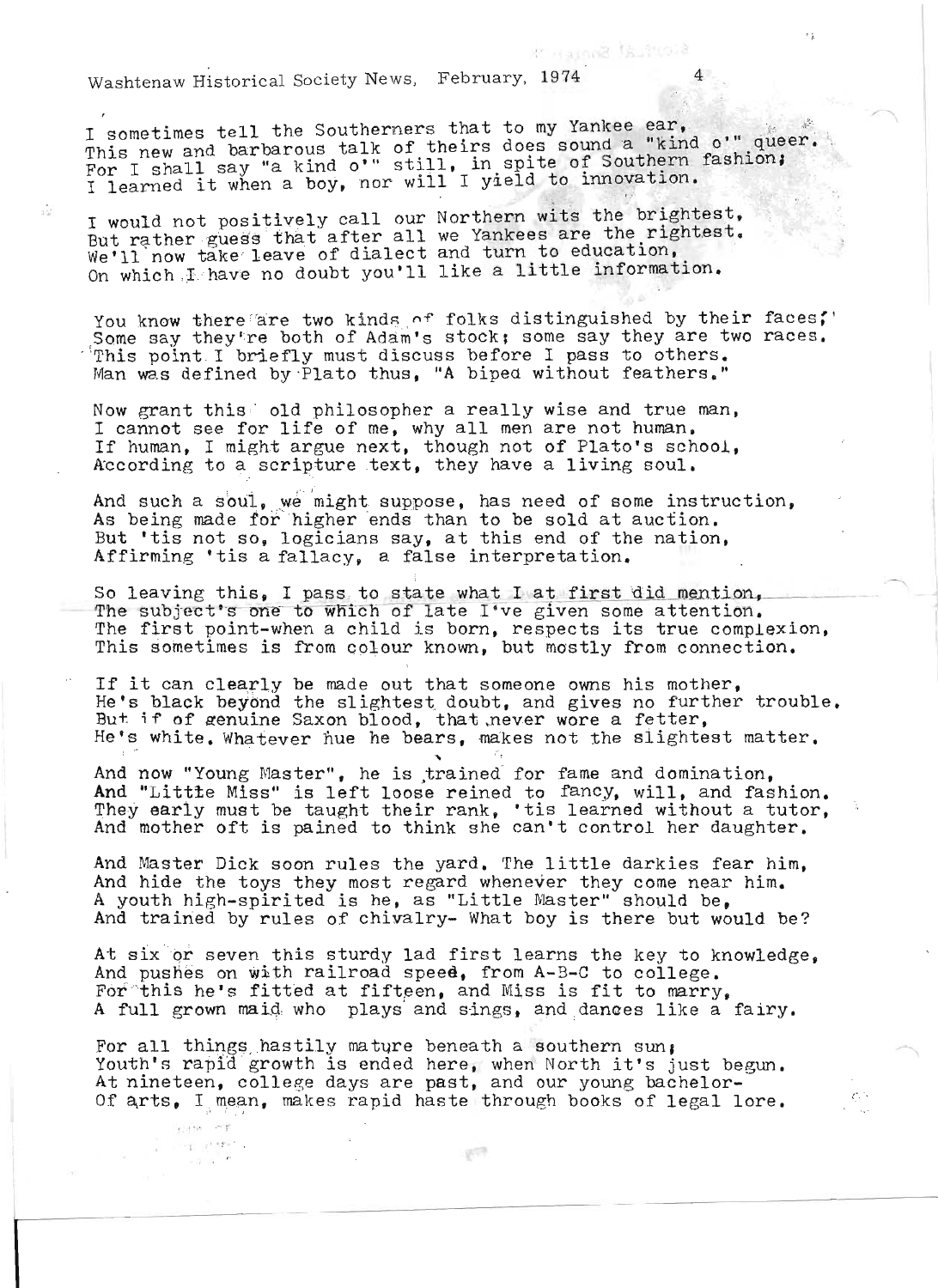## $W$ ashtenaw Historical S ciety News, February, 1974 and the matrix of  $W$

Within a year, perhaps in less, as is the Southern manner. He's at the bar, and in a race for office, wealth and honor. le's at the bar, and in a race for office, wealth and honor.<br>Ir if a wealthy planter's son, more fond of ease or station.<br>le gets a wife and settles down upon his own plantation.

Now education we'll discuss, and take a view of manners,- , .,,,,,,, would A few things they could learn of us, and thereby be the gainers. Yet there's a frank and friendly tone, an often generous air,

 $\hat{\Omega}$ 

You ride up to the planter's door, Himself comes out to meet you, ou ride up to the planter's door, himself comes out to meet you,<br>Ind you are scarcely in before his wife and daughter greet you.<br>The planter's house is made of logs, 'tis neither large nor little. 'he planter's house is made of logs, 'tis neither large n<br>t has a chimnev at each end. a wide hall in the middle.

Shake hands with all. Here's Master John, with face so fair and ruddy, And blooming Miss, and smiling Tom, and little Sis and Buddy. Your hat and cloak are laid aside upon the corner table, And Jack is sent to loose your horse, and take him to the stable.

You take the sofa or a chair, according to your mind, Before you is a blazing fire, an open door behind.<br>Now sit and chat till dinner time - Perchance it's long a-cooking, nocking.<br>Ne'er mind. At last from kitchen brought, 'twill come all hot and smoking.

And now into the dining room the hostess bids you enter. The same counds: Did you e'er gaze upon the table of a planter? Zounds: Did you e'er gaze upon the table of a planter:<br>You well may wish good appetite to see such goodly fare,-<br>Here lies a turkey plump and fat, -a ponderous ham lies there.

Hash, venison, and sausages along the middle space, Yams, turnips, rice and radishes, each in its proper place. And hominy, the large and small, = the small like hasty pudding, The large, which is not made of meal, is boiled corn plump and budding.

Corn bread, much loved by Southerners, of kinds full half a dozen, Or biscuits if you these prefer, all glowing from the oven. The Mistress sits at yonder end, the Master he sits here, The children sit along between; the slaves stand in the rear.

The Master carves .the turkey up, the Mistress cuts the bacon, ne master carves the turkey up, the mistress cuts the oacon,<br>he slaves come round with coffee cups, not doubting that you!11 take one, The slaves come round with coffee cups, not doubting that you!II take on<br>The carving done, all plates are filled,and knives and forks in motion,<br>But our officious waiters still, - so great is their devotion-

Pass round and round from plate to plate, their ready will to show forth, And bring you this and bring you that, 'Tis "Won't you have?" and so forth;.<br>No matter though you've oft declined, 'tis offered ofer and o'er,<br>For who knows but you've changed your mind since it came round before?

At last the dishes are removed and then the dessert comes.<br>ht first with salver and a brush, the cloth is cleaned of crumbs. ut first with salver and a prush, the cloth is cleaned of c<br>whold a platter steaming hot from kitchen brought by Cato, Behold a platter steaming hot from kitchen brought by Cato, .<br>Puddings, pies, no matter what, 'tis made of sweet potato.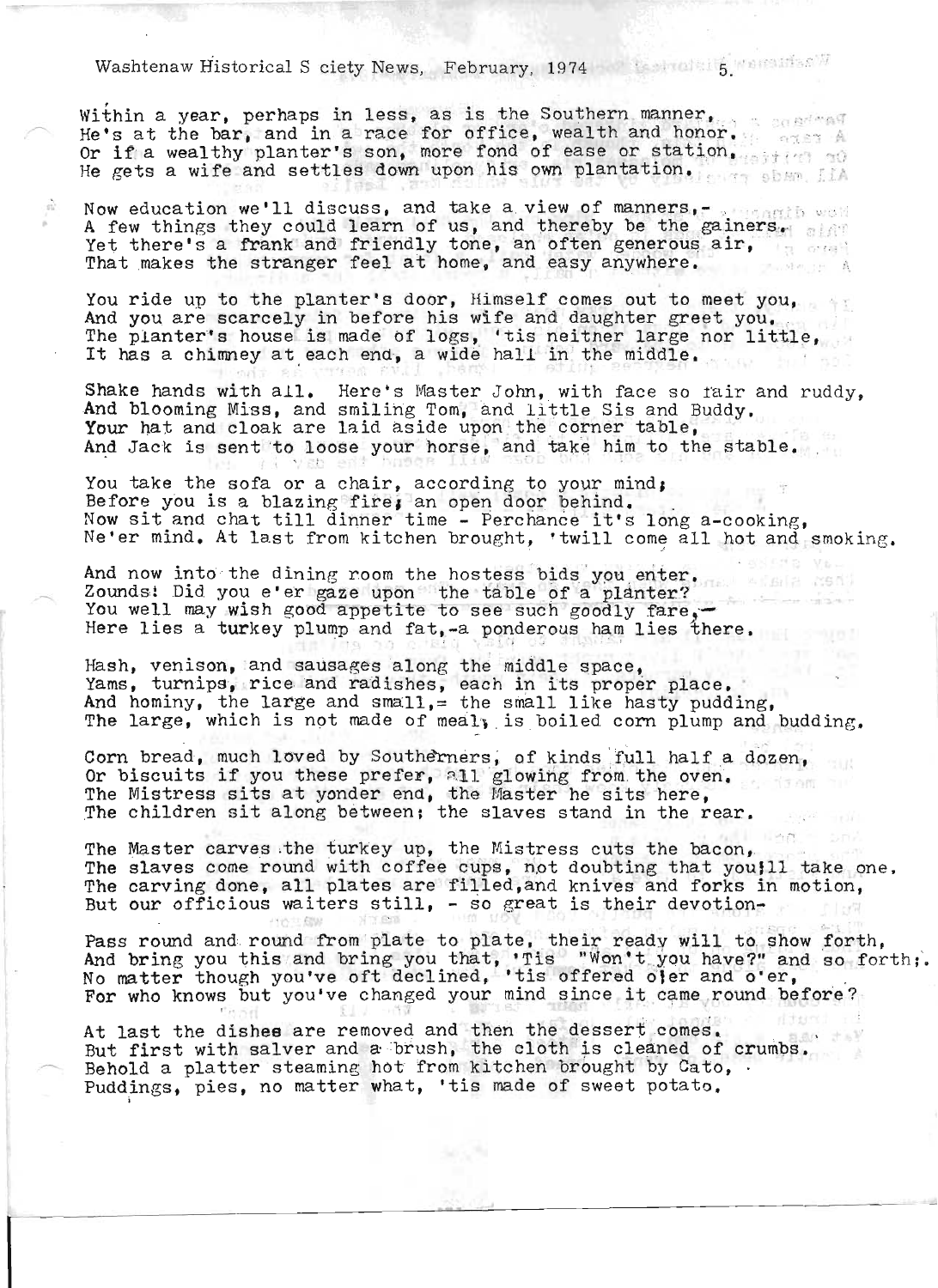Washtenaw Historical Society News, February, 1974

Perhaps a custard gingered o'er, or clabber duly sweetened, ... ermaps a custard gingered over, or clabber duly sweetened,<br>A rare dish this, though in the North the swine are on it fattened. Or fritters or molasses pie, or dumplings made with peaches, All made precisely by the rule which Mrs. Leslie teaches.

> $124.9000$ hit wal A

Now dinner's o'er and going out the hall again you enter.<br>This hall at ends is ne'er enclosed in summer or in winter. rnis hait at enus is he er encrosed in summer of in winter.<br>Tere stands the wooden water pail, a fount for every sipper, ere stands the wooden water pail, a fount for every sipper.<br>A bucket large without a bail, a gourd shell for a dipper.

If empty, there's a darky near, "You, Jim, go fetch some water," Jim goes and brings it on his head, without a spill or spatter, Now look out to the yard behind, -you see a heap o' cabins," tog huts where negroes quite resigned, live merry as the robins.

Around you in an ample yard the trees are tall and wavy, It has no grass, is smooth and hard, for summer dews are heavy.<br>The slaves are toiling in the fields, some singing and some grunting, But Master and his sons and dogs will spend the day in hunting.

Adieu then to the planter's home, we'll ride back to the village, ,<br>And leave the hunters still to roam, and negroes to thear tillage,

Of patriarchal matters yet I've somewhat more to say,<br>They shake hands always when they meet, bow, say "Howdy" on the street,<br>Then shake hands when they go away. The mother, daughter, son and sire<br>Will walk between you and

Young ladies all are taught to play piano or guitar, And spend their lives right merrily, from labor free and care; Yet learn they manners in their youth- they're ladies quite at ten, ret learn tney manners in their youth- they're ladies quite a<br>\nd boys, in feeling and in truth, at twelve are gentlemen.  $\ddot{r}$ 

The "sense of honor" governs them, at home, abroad, at school, The rod belongs on meaner backs,-they spurn each servile rule. Our planter and his older sons have each their riding horses: Our mothers scarcely know their babes, but give them up to nurses.

Our cooks know only when 'tis set what will be on the table,<br>And since the slave's a thievish race, will pilfer when they're able, The storeroom or the pantry sure must have a key to lock it. And Mistress, to have all secure, keeps this in her own pocket.

tull oft along the public road you meet a market wagon.-Three spans of mules before the load, with Sambo on the back one; Thus riding on up hill and down he whistles time away, the control of And jogs along to market town full twenty miles a day.

a 13-84W 7 FEM 50

The country boy at early hour starts for the village school, In truth he cannot walk so far, nor rides he on a mule. In truth he **can**not walk so far, nor rides he on a mule.<br>**[et** has he his own little steed, a right brave little pony, A gentle beast of gentle breed, and nimble as a coney.

**Nista** 

Friends.

 $\sim$  , ,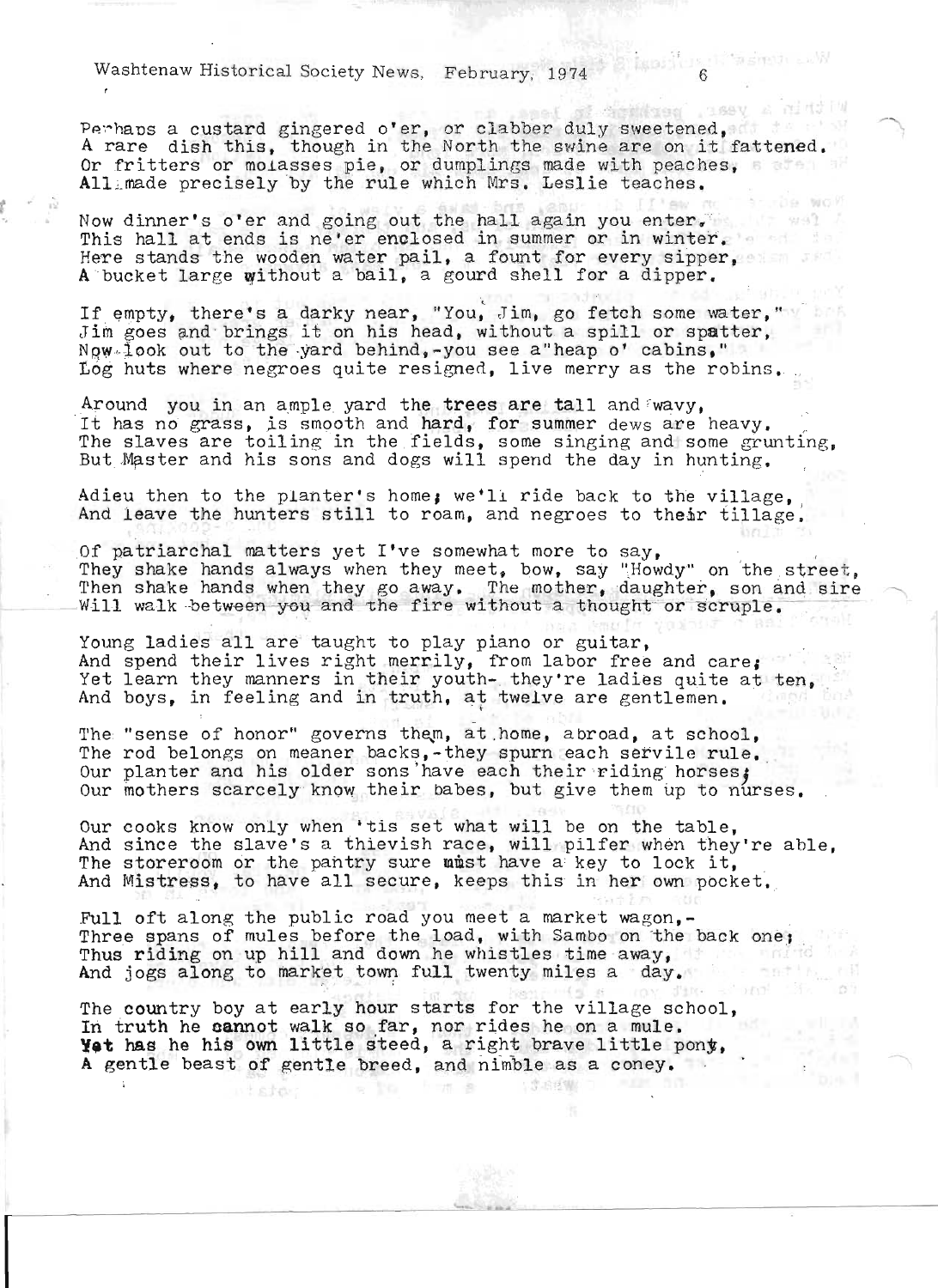Washtenaw Historical Society News, February, 1974.



A negro brings him to the door, and ties him by the bridle. negro brings him to the door, and ties him by the bridle.<br>as saddle bags are filled with corn, and laid across the saddle. The saddle bags are filled with corn, and laid across the saddle, Then speedily young Master mounts, and rides into the town, He ties the pony to the fence, the saddle bags takes down,

nd pulling from one end his books, from other end the grain,<br>A lays them safe behind the fence, till he rides home again. He lavs them safe behind the fence, till he rides home again. Now Master may go to his tasks, and pony at the gate, May eat until his corn is gone, then stand and meditate.

And here shall end my tedious tale, though I have scarce begun it. I have some shall end my tedious tale, though I have scarce begun it. I little thought I should so soon to such a length have spun it. My rhyme is simple as you see, as is my simple story,<br>But read and think it writ for thee, and not for praise or glory.

 $\mathbf{v}$  wish I was this little sheet, or could be folded in it, wish I was this little sheet, or could be folded in it,<br>a I with this your band might grasp, though but for one short minute. So I with this your hand might grasp, though but for one short minute. Yet do I send my better part, propitious fortune speed it,<br>The pure affections of my heart, to you and all who read it.

love the South, the sunny South, where skies are warm and friendly,<br>Name o'er life's frail and tender strings the soft winds breathe so kindly; here o'er life's frail and tender strings the soft winds br<br>hat love I more my native North where hand men never sigh, Yet love I more my native North where bond men never sigh, north and Where freedom's sun shines glorious, though from a frosty sky.

Give · me again health's ruddy hue, strong nerve and playful lung, ive me again health's ruddy hue, strong nerve and playful lung,<br>patieses not though rough winds do blow my native hills among. That care not though rough winds do blow my native hills among.<br>I'd sooner seek the frozen zone where endless winter reigns, where a southern sun, 'mid fellow' men in, chains.,...



 $\ddot{a}$  and  $\ddot{a}$  and readable book on the history of Ann has a first here into the good offices of our member, he can be the good offices of our member, Arbor has been published through the good offices of our member,<br>Franklyn Everett, by the Ann Arbor Instrument Works, 1200 roseranklyn Everett, by the Ann Arbor instrument works, 1200 1050 Ann Arbor book stores and from Mr. Everett. The text was I -,' ~' , Ann Arbor book stores and from Mr. Everett. The text was written by Virginian Ryan, Betty Springfield, Coleman<br>Jewett and Leonard Hoag, teachers of Carpenter School

and of the Ann Arbor Public Schools. It is illustrated .'.~ ': with d~awings by Joan Beaver which add much to its interest. It is ' 1 .' -"i ,,' with drawings by Joan Beaver which add much to its interest. It is hoped that there will be other books of this nature which will be *published in the future*.